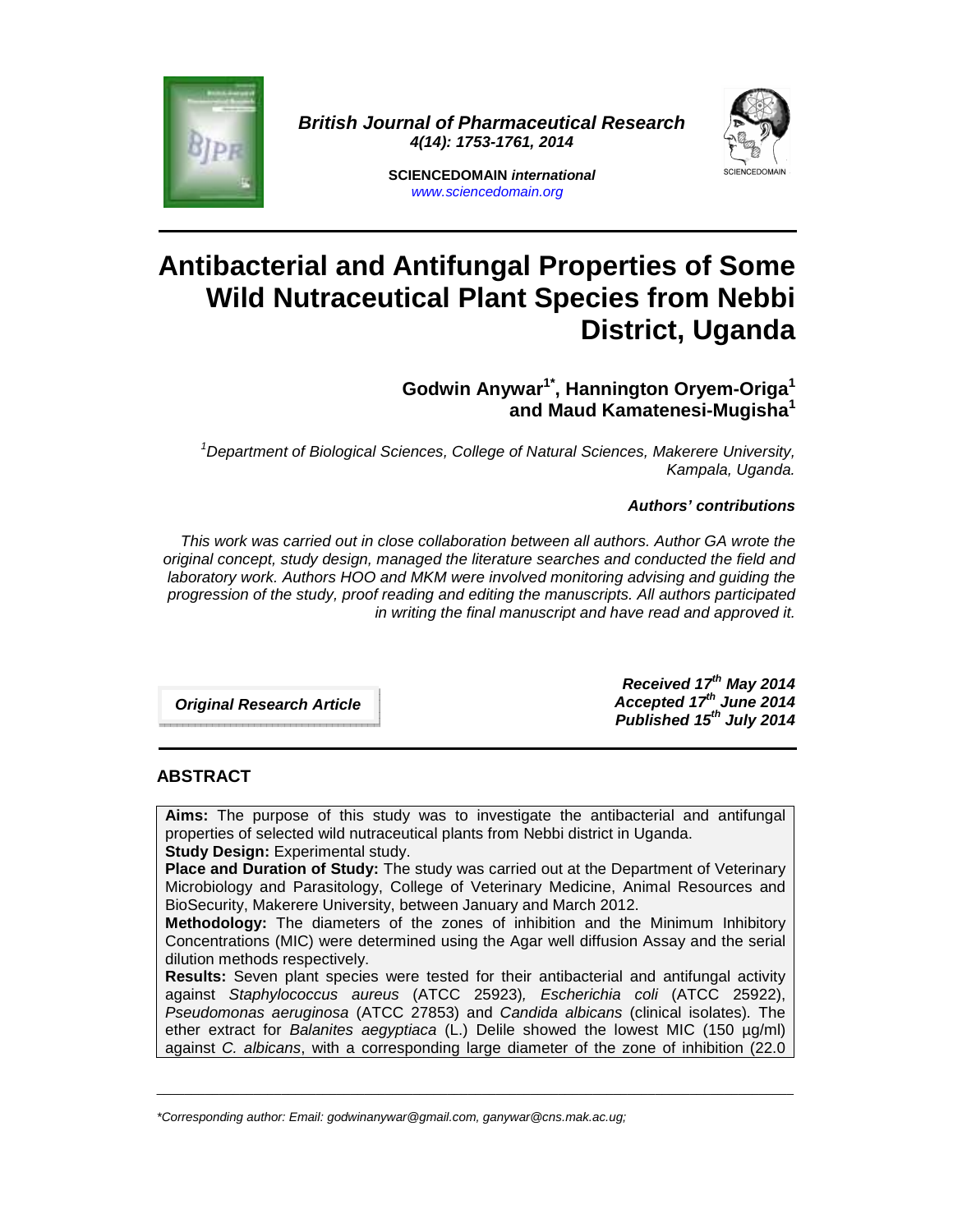mm). The ether extract of Capparis erythrocarpos Isert. showed the highest activity against C. albicans and S. aureus, with MIC values of 330  $\mu q/ml$  and 400  $\mu q/ml$ respectively.

**Conclusion:** Balanites aegyptiaca (L.) Delile, and Capparis erythrocarpos Isert were the most potent antifungal and antibacterial nutraceutical plant species. The ether extract of Balanites aegyptiaca (L.) Delile, had the lowest MIC (150 µg/ml) against C. albicans and Capparis erythrocarpos Isert. showed the highest activity against C. albicans, S. aureus, and E. coli with MIC values of 330  $\mu q/ml$ , 400  $\mu q/ml$  and 320  $\mu q/ml$ , respectively. The bioactivity of the selected wild nutriceutical plant species can be used to justify their ethnobotanical uses as 'medicinal foods'.

Keywords: Antibacterial; antifungal; MIC; wild; nutraceuticals; Nebbi.

# **1. INTRODUCTION**

Wild plants grow spontaneously in self-maintaining populations in natural or semi-natural ecosystems and can exist without purposeful cultivation [1,2,3]. The majority of foods globally are neglected or underutilized and are generally wild [4,5]. They provide a greater dietary diversity and have a comparable or richer nutritional composition than cultivated ones [6,7]. Widespread empirical use of wild plants demands accurate and reliable information on their phytochemicals and the potential benefits and prospective products, such as nutraceuticals and phytomedicines [8].

Many wild food plants are also used for medicinal purposes [9,2,10]. Hippocrates, 400–377 B.C. is known to have said 'Let food be your medicine and medicine be your food' [11]. There has been renewed interest in consuming wild food plants [12,13] as they have specific pharmacological effects [14,15]. Furthermore, they help to reduce risk from a variety of chronic and inflammatory conditions, certain types of cancers, diabetes, menopausal symptoms and age related diseases and are also beneficial to households afflicted by HIV/AIDS among others [16,11,6,17].

Nutraceuticals are a combination of nutritional and pharmaceutical compounds that act as medicines [18,19]. They are becoming more widely accepted as an adjunct to conventional therapies [16]. Many of these "food-medicines" are beneficial beyond their nutritional value because they contain a variety of plant secondary compounds such as anthocyanins, tannins, carotenoids, flavonoids, phenols and antioxidants among others [17]. These phytochemicals are also called antinutritional factors and are generally not essential for normal functioning of the body but have important therapeutic functions [16,20,14].

In Africa, many wild food plants remain untapped and are frequently neglected by researchers and policy makers [21,4,22]. They are considered to be of low-status and only appropriate for the poor [21,22]. A good number of medicinal plants used by local communities in Uganda may have potential for wider applications not yet known to man [23] and many more wild species are believed to be edible but not yet documented [13]. The purpose of this study therefore was to investigate the antibacterial and antifungal properties of some wild nutraceutical plants from Nebbi district in Uganda.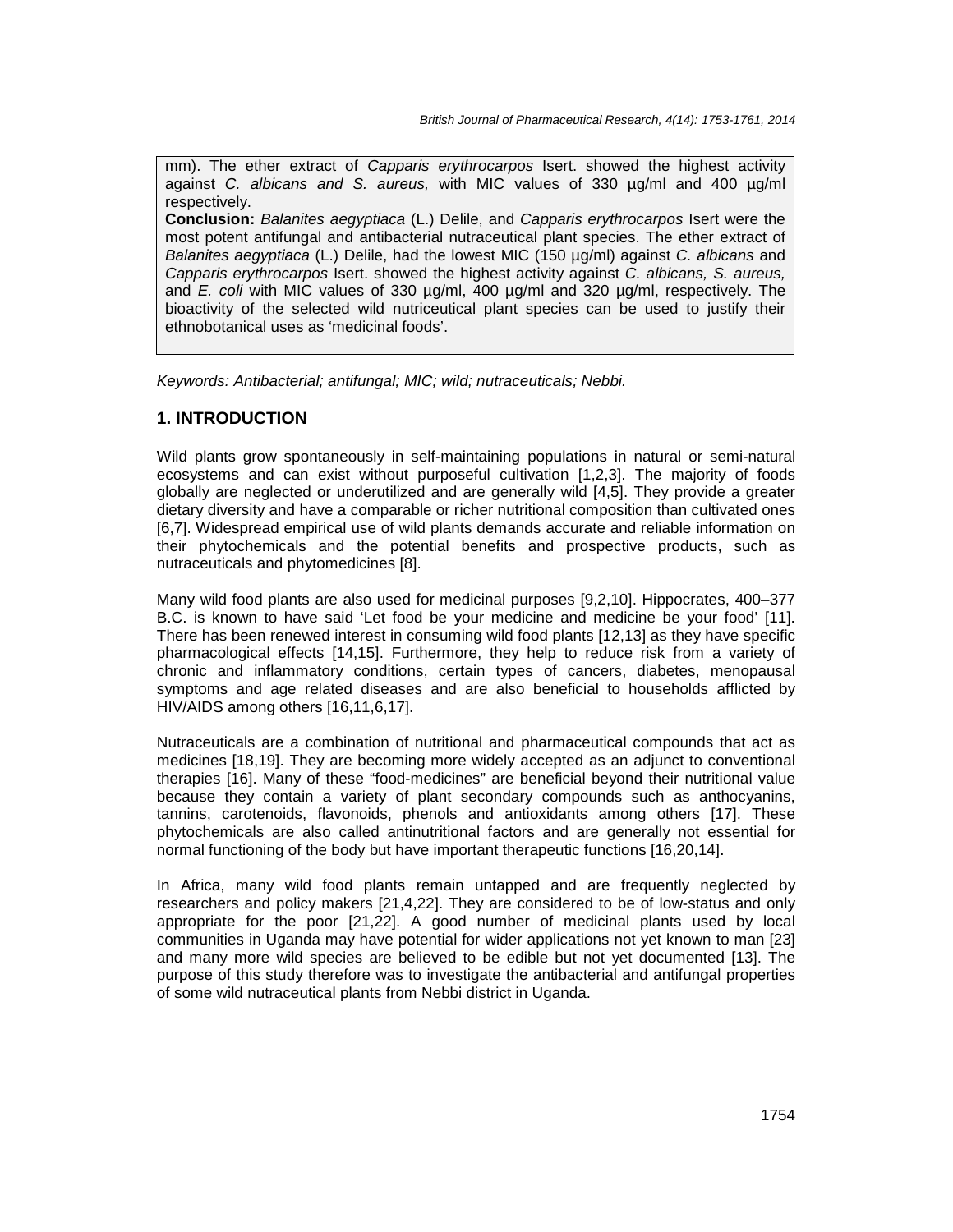# **2. MATERIALS AND METHODS**

# **2.1 Study Area**

Nebbi District is located in the North-Western part of Uganda, in the equatorial forest belt extending from Democratic Republic of Congo (DRC). It occupies a total area of 3,288  $km^2$ and lies between 2º 44' N; 31º 24' E at an altitudinal range of 945–1, 219 m above sea level [24]. Nebbi has an average rainfall of 1,500 mm and high temperatures of the modified equatorial climatic type [24]. Plant specimens and samples were collected from Panyango Sub County in Nebbi district.

# **2.2 Collection of Voucher Specimens**

In a follow up to an earlier ethnobotanical study by Anywar et al. [22], seven plant species were selected for analysis, basing on their frequency of mention, multiplicity of uses especially as food and medicine and conservation status. These plant species were Balanites aegyptiaca (L.) Delile, Capparis erythrocarpos Isert., Leptadenia astate Vatke, Nymphaea lotus L., Sclerocarya birrea (A. Rich.) Hochst., Senna obtusifolia (L.) H.S.Irwin & Barneby and Talinum portulacifolium (Forsk) Asch.ex Schweinf. Voucher specimens of each of the plant species were collected, processed according to standard procedures described by Martin [25], and taken to the Makerere University Herbarium for identification and classification, basing on the database at http://www.theplantlist.org version 1.1 accessed on 1 st May 2014.

#### **2.3 Preparation of the Plant Extracts**

Samples of each of the seven plant species were collected from the field, dried in the laboratory for two weeks and stored in an air-tight containers, prior to the analyses. The dried plant samples (250 mg) of each plant species were soaked in 500 ml of petroleum ether for four days. The samples were then filtered and the residue was air-dried for two days. After drying, the same plant material was soaked in 500 ml methanol for four days. The extract (250g) of each sample was separately dissolved in two drops of 10% dimethylsulphoxide (DMSO) and 10 ml of distilled water to obtain a stock solution of 250 mg/ml which were kept at 4ºC prior to the assay.

#### **2.4 Preparation of the Medium**

Meuller-Hinton agar powder (40 g) was added to 1 litre of distilled water and the mixture was boiled. The solution was autoclaved at 121ºC for 15 minutes at 15 psi and cooled to 50ºC in a water bath then transferred into sterile Petri dishes. It was allowed to cool further and solidify under sterile conditions and then incubated for 24 hours at 37ºC.

# **2.5 Preparation of Test Organisms**

Extracts from the plant samples of the different species were tested against Staphylococcus aureus (ATCC 25923), Escherichia coli (ATCC 25922), Pseudomonas aeruginosa (ATCC 27853) and Candida albicans (clinical isolates). They were obtained from the Department of Microbiology, College of Veterinary Medicine, Animal Resources and Biosecurity, Makerere University, and incubated for 18 hours, before use.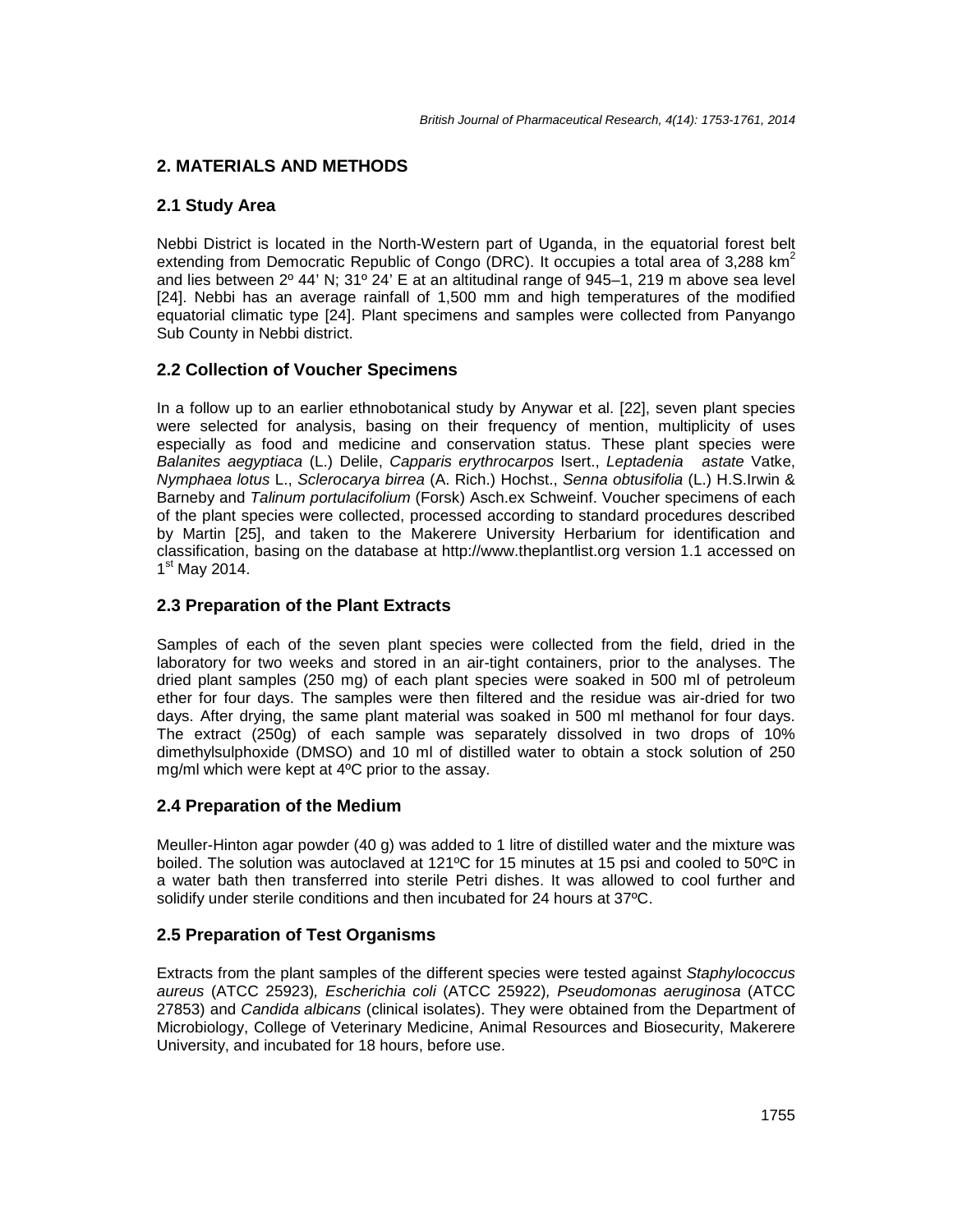# **2.6 Antibacterial Screening (Agar-well Diffusion Assay)**

Cultures of the test organisms were inoculated separately on the solidified agar on each Petri dish. Ciprofloxacin (50 mg/ml) and Fluconazole (50 mg/ml) were used as positive controls for the bacteria and the fungus respectively. They were dispensed into the uniformly dug wells of 10 mm diameter. The wells were filled to about  $\frac{3}{4}$  way and the plates were incubated at 37ºC for 24 hours. Distilled water and DMSO were used as negative controls. The sensitivity of the test organisms to the plant extracts were determined by measuring the diameters of the zone of inhibition (Table 1).

#### **2.7 Determination of Minimum Inhibitory Concentration (MIC)**

The MIC values were determined by serial dilution method (Table 2). Two dilutions of the stock plant extract solution in bacterial broth were prepared. Two test tubes were arranged in a row and serial dilutions of the crude plant extracts were carried out with 250 mg/ml as the highest concentration in tube. Distilled water (0.5 ml) was poured in each test tube, and then 0.5 ml from tube 1 was poured in tube 2. It was mixed well and the process repeated.

#### **3. RESULTS**

The ether extract of Capparis erythrocarpos Isert. showed the highest activity against C. albicans (26.3 mm) and against S. aureus (26.3 mm) (Table 1). It also showed high activity against E. coli. However, the methanol extracts of Capparis erythrocarpos Isert., did not have any activity E. coli and P. aeruginosa. The methanol extract of Sclerocarya birrea (A. Rich.) Hochst. showed the highest activity (25.3 mm) of all the methanol extracts against S. aureus. The same extract also showed high activity against E. coli.

Only Nymphaea lotus L. and Sclerocarya birrea (A. Rich.) Hochst. Showed activity against all the 4 test organisms. These two plant species were also the only ones whose methanol extracts were active against P. aeruginosa (19.7 mm) and (15.0 mm) respectively. The ether extracts of Capparis erythrocarpos Isert., (13.0 mm), Sclerocarya birrea (A. Rich.) Hochst. (10.7 mm) Leptadenia hastata Vatke (7.3 mm), and Nymphaea lotus L. (7.0 mm) were the only ones active against P. aeruginosa. All the methanol extracts of Talinum portulacifolium (Forsk) Asch.ex Schweinf. and Leptadenia hastate Vatke were inactive against all the test organisms.

A classification based on MIC values proposed by Algiannis [26], was used for this study. Extracts with MIC values up to 500µg/ml were considered strong inhibitors, 600–1500µg/ml as moderate inhibitors and those above 1600 as weak inhibitors. The ether extract for Balanites aegyptiaca (L.) Delile, showed the lowest MIC (150 µg/ml) against C. albicans (Table 2). These were followed by the MIC values of the methanol extract of the bark of Sclerocarya birrea  $(A.$  Rich.) Hochst. against  $E.$  coli and the ether extract of the same tree species against S. aureus (300  $\mu q/ml$ ). Some plant extracts had high MIC values for example Talinum portulacifolium (Forsk) Asch.ex Schweinf., Senna obtusifolia (L.) H.S.Irwin & Barneby and Capparis erythrocarpos Isert. and were therefore considered weak inhibitors while others like the ether and methanol extracts of Talinum portulacifolium (Forsk) Asch.ex Schweinf. were not active at all against P. aeruginosa.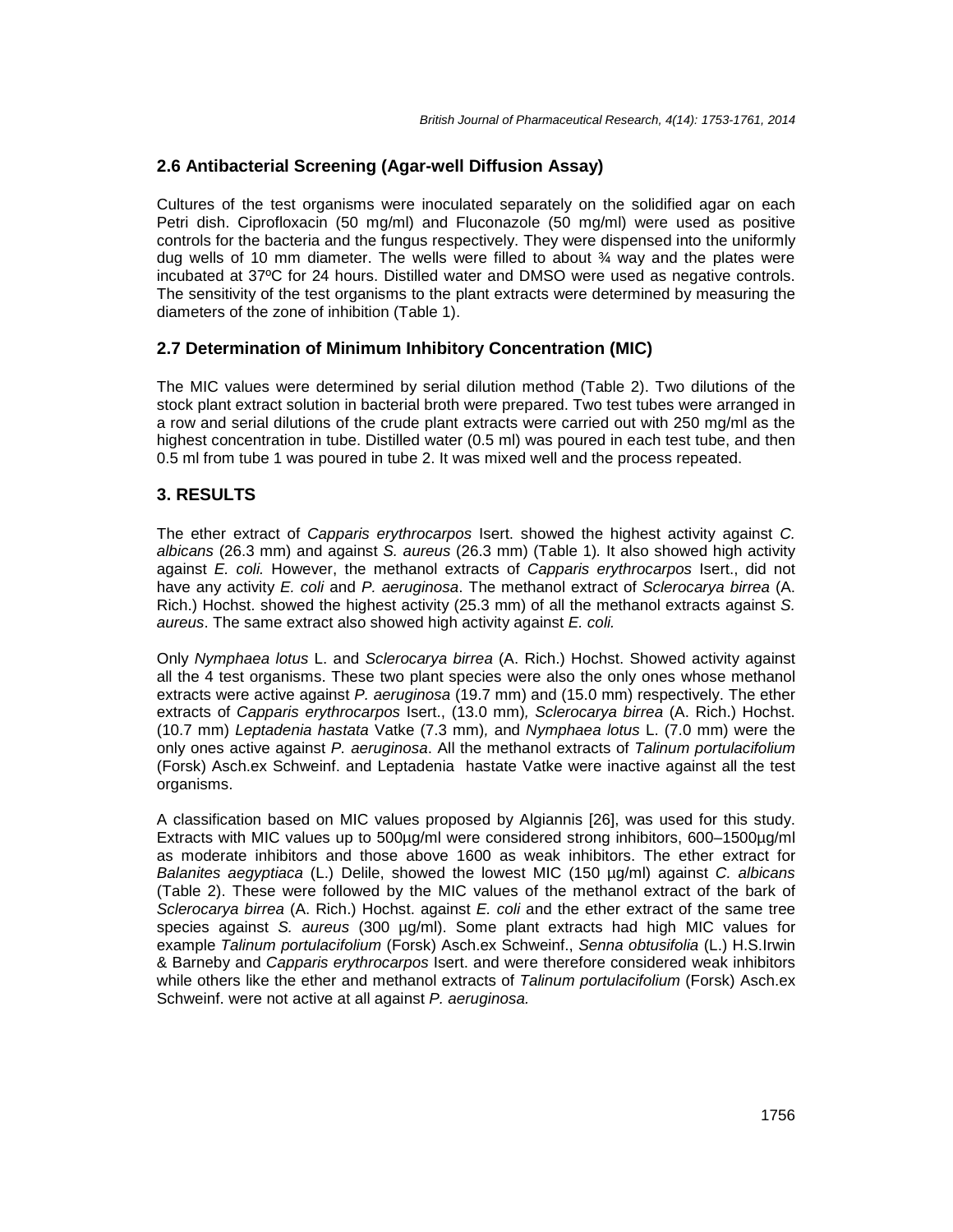| <b>Plant name</b> |                                                      | PU |                 | C. albicans     | E. coli         |                 | S. aureus       |                 | P. aeruginosa   |               |
|-------------------|------------------------------------------------------|----|-----------------|-----------------|-----------------|-----------------|-----------------|-----------------|-----------------|---------------|
|                   |                                                      |    | Е               | М               | F               | М               | F               | м               | Е               | м             |
|                   | Balanites aegyptiaca (L.)<br>Delile                  | В  | $0.0 + 0.00$    | $22.0+0.58$     | 16.0±1.00       | $0.0 + 0.00$    | $22.0 + 1.00$   | $0.0 + 0.00$    | $0.0 + 0.00$    | $0.0 + 0.00$  |
| 2.                | Capparis erythrocarpos<br>Isert.                     | L  | $26.3 \pm 2.03$ | $10.7 \pm 0.58$ | $25.3 \pm 1.53$ | $0.0 + 0.00$    | $26.3 \pm 0.58$ | $10.3 \pm 0.58$ | $13.0 \pm 0.00$ | $0.0 + 1.00$  |
| 3.                | Leptadenia hastata Vatke                             | L  | $19.3 \pm 1.15$ | $0.0 + 0.00$    | $17.3 \pm 1.53$ | $0.0 + 0.00$    | $15.7 \pm 0.58$ | $0.0 + 0.00$    | $7.3 \pm 0.58$  | $0.0 + 0.00$  |
| 4.                | Nymphaea lotus L.                                    | Sd | $11.7 \pm 1.53$ | $19.3 \pm 0.58$ | $10.0 + 1.00$   | $19.0 + 1.00$   | $12.3 \pm 0.58$ | $15.7 \pm 0.58$ | $7.0 \pm 0.58$  | $19.7 + 0.58$ |
| 5.                | Sclerocarya birrea (A. Rich.)<br>Hochst.             | B  | $17.7 \pm 1.53$ | $21.0 \pm 1.00$ | $15.3 \pm 0.58$ | $25.3 \pm 1.53$ | $22.7 + 1.15$   | $25.3 \pm 0.58$ | $10.7 \pm 0.58$ | $15.0 + 1.00$ |
| 6.                | Senna obtusifolia (L.)<br>H.S.Irwin & Barneby        |    | $11.0 + 0.00$   | $0.0 + 0.00$    | $9.3 \pm 0.058$ | $10.7 + 0.41$   | $11.7 \pm 0.58$ | $12.7 \pm 0.58$ | $0.0 + 0.00$    | $0.0 + 0.00$  |
| 7.                | Talinum portulacifolium<br>(Forsk) Asch.ex Schweinf. |    | $10.7 + 0.58$   | $0.0 + 0.00$    | $7.3 \pm 0.58$  | $0.0 + 0.00$    | $11.3 \pm 0.58$ | $0.0 + 0.00$    | $0.0 + 0.00$    | $0.0 + 0.00$  |

#### **Table 1. Diameters of zones of inhibition of plant extracts on the test organisms (mm)**

Values are means  $\pm$  standard deviation (SD), n=7.

Key: PU=Part Used, E=Ether extract, M=Methanol extract, B=Bark, L=Leaves, Sd=Seeds

| <b>Plant Name</b> |                                       | <b>PU</b> |     | C. albicans |     | E. coli |     | S. aureus |     | P. aeruginosa |  |
|-------------------|---------------------------------------|-----------|-----|-------------|-----|---------|-----|-----------|-----|---------------|--|
|                   |                                       |           |     | м           |     | м       |     | м         |     | М             |  |
|                   | Balanites aegyptiaca (L.) Delile,     | B         | na  | 150         | 380 | Na      | 470 | Na        | na  | na            |  |
|                   | Capparis erythrocarpos Isert.         |           | 330 | 500         | 320 | $\star$ | 400 | 530       | 500 | $\star$       |  |
|                   | Leptadenia hastata Vatke              |           | 400 | na          | 700 |         | 500 |           | 580 | na            |  |
| 4.                | Nymphaea lotus L.                     | Sd        | 520 | 350         | 520 | 800     | 520 | 800       | 580 | 380           |  |
| 5.                | Sclerocarya birrea (A. Rich.) Hochst. | B         | 350 | 320         | 350 | 300     | 300 | 350       | 500 | 550           |  |
| 6.                | Senna obtusifolia (L.) H.S.Irwin &    |           |     | na          |     |         | ÷   |           | na  | na            |  |
|                   | Barneby                               |           |     |             |     |         |     |           |     |               |  |
|                   | Talinum portulacifolium (Forsk)       |           |     |             | na  |         |     | na        | na  | na            |  |
|                   | Asch.ex Schweinf.                     |           |     |             |     |         |     |           |     |               |  |

#### **Table 2. Minimum inhibitory concentrations (MIC µg/ml)**

Key: PU=Part Used, E=Ether extract, M=Methanol extract, B=Bark, L=Leaves, Sd=Seeds, \* =MIC > 1600 µg/ml, na =Not active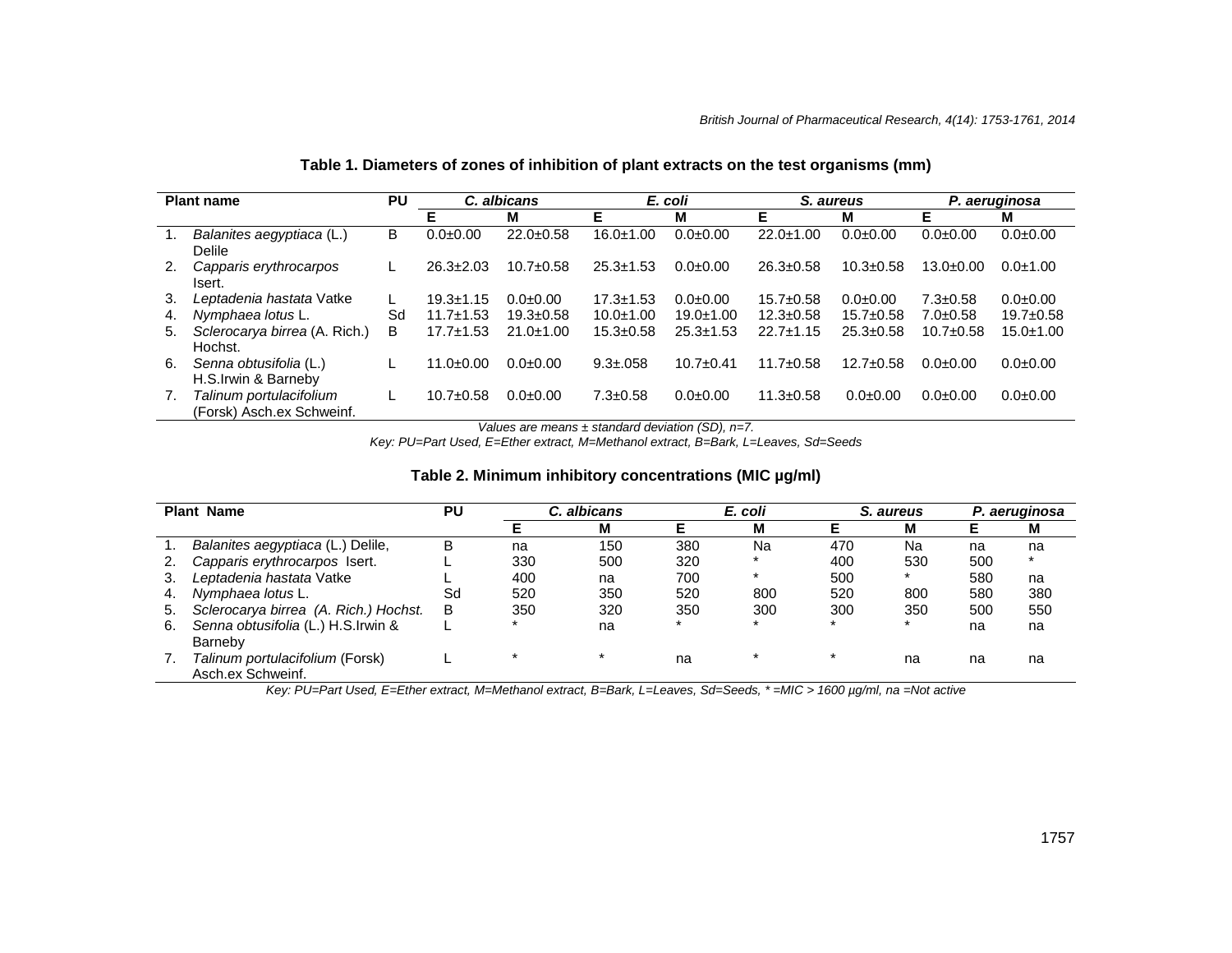#### **4. DISCUSSION**

The high bioactivity of the ether extract of Balanites aegyptiaca (L.) Delile, showed by its low MIC (150 µg/ml) against C. albicans is in agreement with the findings of Maregesi et al. [27], who also reported Balanites aegyptiaca (L.) Delile, stem bark to have exhibited the highest antifungal activity against C. albicans MIC (125µg/ml). These were followed by the MIC values of the methanol extract of the bark of Sclerocarya birrea (A. Rich.) Hochst. against E. coli and the ether extract of the same tree species against S. aureus  $(300 \mu g/ml)$ . The bark of Sclerocarya birrea (A. Rich.) Hochst. has also been shown to be active against E. coli, S. aureus and P. aeruginosa with values ranging from 0.15-3 mg/ml, depending on whether it is the inner bark or outer bark used [28]. The bark of Sclerocarya birrea (A. Rich.) Hochst. has also been shown to have strong antifungal activity against C. albicans [29]. The leaves and seeds of Sclerocarya birrea (A. Rich.) Hochst. are eaten as sauce in Nebbi, while an infusion from the bark is used for treating stomach ache, heamorrhoid's, prolapsed rectum and astate [22].

Although there were some similarities in the MIC values from this study with those of other studies, some differences are also noted. For example the MIC values of Balanites aegyptiaca (L.) Delile, reported in this study were higher than those reported by Maregesi et al. [27]. Such discrepancies in findings may be due to the use of different pathogen strains, differences due to the extraction process and solvent used. For example, clinical isolates of C. albicans were used for this study while Maregesi et al. [27], used C. albicans (ATCC 10231) strain for their analyses. The fruit of Balanites aegyptiaca (L.) Delile, are eaten as snack and cooking oil extracted from seeds. A bark decoction is used to treat joint aches, stomach pain and fever [22].

The ether extract of Capparis erythrocarpos Isert. showed the highest activity against C. albicans and S. aureus. Capparis erythrocarpos Isert. has been reported to be used in treating patients with HIV/AIDS, tonsillitis, diarrhea, cataracts and eaten as a vegetable in Uganda [30,31,22]. Most of the plant species had high MIC values indicating mild to weak antibacterial and antifungal activity. Despite the weak bioactivity shown by some of the plant species, it should be put into consideration that most of the plant species are consumed as food. Most of the plant species tested thus showed weak to moderate activity against one or more of the microorganisms.

The tender leaves and flowers of Leptadenia hastata Vatke are eaten as sauce, but also used to treat flu, wounds, cough, fever and body weakness [22]. The seeds of Nymphaea lotus L. are eaten as porridge or bread during famines [22]. The leaves of Senna obtusifolia (L.) H.S.Irwin & Barneby are eaten as vegetable and warm water infusion of leaves used to treat stomach aches [22]. The leaves of O. sinuatum eaten as sauce and used to treat skin infections, oral and anal sores in Nebbi district [22], and skin and throat cancer in Kenya by [32]. Leaves of Talinum portulacifolium (Forsk) Asch.ex Schweinf. are cooked and eaten as a vegetable and infusion used to treat stomach ache in Nebbi [22]. The leaves have been reported to treat malaria in Budiope County, eastern Uganda [33], gastritis in Somalia [34]. The leaves are also eaten raw as a salad with young stems and also used to treat diabetes in developing countries [35].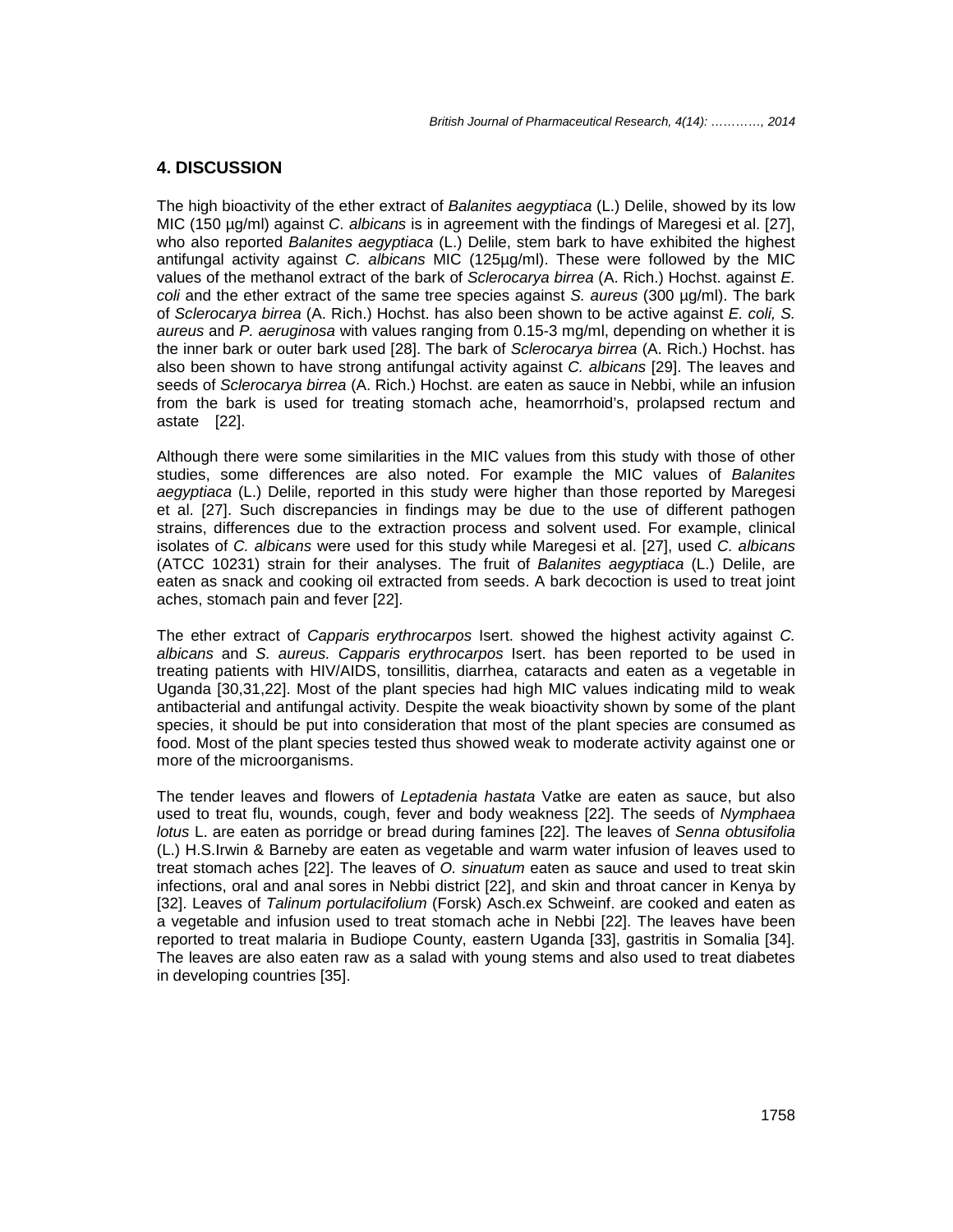# **5. CONCLUSION**

Balanites aegyptiaca (L.) Delile and Capparis erythrocarpos Isert were the most potent antifungal and antibacterial nutraceutical plant species. The ether extract of Balanites aegyptiaca (L.) Delile, had the lowest MIC (150  $\mu$ g/ml) against C. albicans and Capparis erythrocarpos Isert. Showed the highest activity against C. albicans, S. aureus and E. coli with MIC values of 330 µg/ml, 400 µg/ml and 320 µg/ml, respectively. The bioactivity of the selected wild nutriceutical plant species can be used to justify their ethnobotanical uses as 'medicinal foods' in the study area.

# **ACKNOWLEDGEMENTS**

We acknowledge the financial support for carrying out this work rendered to us by Carnigie Corporation of New York, through the RISE-AFNET programme and SIDA Phase III, and DGRT Makerere University. We also thank Mr. Okello Walter Mr. Opio Henry our research assistants and the leadership of Nebbi disctrict and Panyago Sub County. We would also like to state that our development partners had no role in choosing the research topic or study design, collection and interpretation of the data.

# **CONSENT**

Not applicable.

# **ETHICAL APPROVAL**

Not applicable.

# **COMPETING INTERESTS**

Authors have declared that no competing interests exist.

# **REFERENCES**

- 1. FAO. Use and potential of wild plants in farm households. FAO Farm Systems Management Series Version 15; 1999.
- 2. Bukenya-Ziraba R. The non-cultivated edible plants of Uganda NAPRECA monograph. Series No 9; 1996.
- 3. Kakudidi EK, Bukenya-Ziraba R, Kasenene JM. Wild foods from in and around Kibale park in western Uganda. LIDIA, a Norwegian Journal of Botany. 2004;6(3):65-82.
- 4. Tabuti JRS. Status of non-cultivated food plants in Bulamogi County, Uganda. African Journal of Ecology. 2007;45(1):96-101.
- 5. Watkins TY. The prevalence of wild food knowledge among nomadic Turkana of Northern Kenya. Journal of Ethnobiology. 2010;30(1):137-152.
- 6. Kaschula SA. Wild foods and household food security responses to AIDS: Evidence from South Africa. Popul Environ. 2008;29:162–185.
- 7. Bharucha Z, Pretty J. The roles and values of wild foods in agricultural systems Phil. Trans R Soc B. 2010;365:2913-2926.
- 8. Barros L, Cabrita L, Boas MV, Carvalho AM, Ferreira ICFR. Chemical, biochemical and electrochemical assays to evaluate phytochemicals and antioxidant activity of wild plants. Food Chemistry. 2011;127:1600–1608.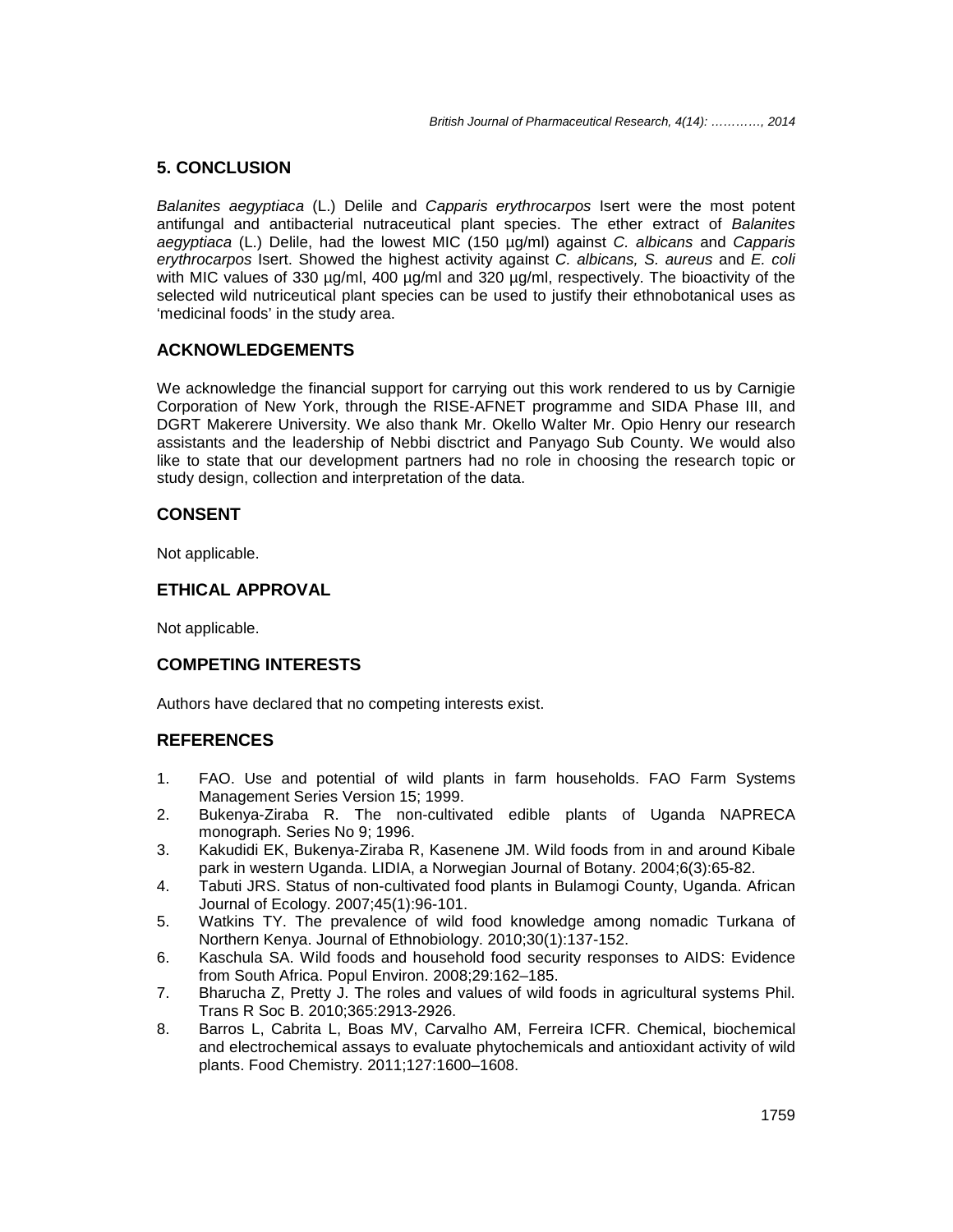- 9. Iwu MM. Handbook of African medicinal plants. CRC Press; 1993.
- 10. Jaca TP, Kambizi L. Antibacterial properties of some wild leafy vegetables of the Eastern Cape Province, South Africa. Journal of Medicinal Plants Research. 2011;5(13):2624-2628.
- 11. Cseke LJ, Kirakosyan A, Kaufman PB, Warber SL, Duke JA, Brielmann HL. Natural products from plants. 2<sup>nd</sup> ed. Boca Raton: CRC Press Taylor & Francis; 2006.
- 12. Pieroni A, Price LL. Eating and healing traditional food as medicine. Oxford, Haworth Press, Inc; 2006.
- 13. Agea JG, Okia AC, Atalla R, Abohassan A, Kimondo JM, Obua J, Hall J, Teklehaimanot Z. Wild and semi-Wild food plants of Bunyoro-Kitara Kingdom of Uganda: Growth forms, collection niches, parts consumed, consumption patterns, main gatherers and consumers. Environmental Research Journal. 2011;5(2):74-86.
- 14. Soetan KO. Pharmacological and other beneficial effects of antinutritional factors in plants – A review. African Journal of Biotechnology. 2008;7(25):4713-4721.
- 15. Guarrera PM, Savo V. Perceived health properties of wild andcultivated food plants in local and popular traditions of Italy: A review. Journal of Ethnopharmacology. 2013;146:659–680.
- 16. Kharb S, Veena S. Nutriceuticals in health and disease prevention. Indian Journal of Clinical Biochemistry. 2004;19(1):50-53.
- 17. Ebadi, M. Pharmacodynamic basis of herbal medicine. 2<sup>nd</sup> ed. Boca Raton; 2007.
- 18. Namrata KL, Ghosh D, Dwivedi SC, Singh B. Wild edible plants of Uttarakhand Himalaya: A potential nutraceutical Source. Research Journal of Medicinal Plants. 2011;5(6):670-684.
- 19. Bernal J, Mendiola JA, Ibanez E, Cifuentes A. Advanced analysis of nutraceuticals. J Pharma Biom Anal. 2011;55(4):758–774.
- 20. Adwan G, Abu-Shanab B, Adwan K, Abu-Shanab F. Antibacterial effects of nutraceutical plants growing in Palestine on Pseudomonas aeruginosa. Turk J Biol. 2006;30:239-242.
- 21. Aboagye ML, Obirih-Opareh N, Amissah L, Adu-Dapaah H. Analysis of existing policies that enable or inhibit the wider use of underutilized plant species in Ghana. Council for Scientific and Industrial Research Ghana; 2007.
- 22. Anywar G, Oryem-Origa H, Kamatenesi-Mugisha M. Wild plants used as Nutraceuticals from Nebbi District, Uganda. European Journal of Medicinal Plants. 2014;4(6):641-660.
- 23. Oryem-Origa H, Kakudidi EKZ, Katende AB. Ethnobotanical studies of Mabira forest area, central Uganda. Discovery and Innovation Special Issue. 2003;169-181.
- 24. Uganda Districts Information Handbook 2011-2012. Expanded ed. Kampala: Fountain Publishers; 2012.
- 25. Martin GJ. Ethnobotany: A Methods Manual. London; Chapman & Hall; 1995.
- 26. Algiannis N, Kalpotzakis E, Mitaku S, Chinou IB. Composition and antimicrobial activity of essential oils of two Origanum species. Journal of Agricultural and Food Chemistry. 2001;40:4168–4170.
- 27. Maregesi SM, Pieter L, Ngassapa OD, Apers S, Vingerhoets R, Cos P, et al. Screening of some Tanzanian medicinal plants from Bunda district for antibacterial, antifungal and antiviral activities. Journal of Ethnopharmacology. 2008;119:58–66.
- 28. Ellof JN. Antibacterial activity of Marula (Sclerocarya birrea (A. Rich.) Hochst. Subsp. caffra (Sond.) Kokwaro) (Anarcardiaceae) bark leaves. Journal of Ethnopharmacology. 2001;76:305-308.
- 29. Hamza OJM, Van Den Bout-van Den Beuke CJP, Matee MIN, Moshi JM, Mikx FHM, Selemani HO, et al. Antifungal activity of some Tanzanian plants used traditionally for the treatment of fungal infections. Journal of Ethnopharmacology. 2006;108:124–132.